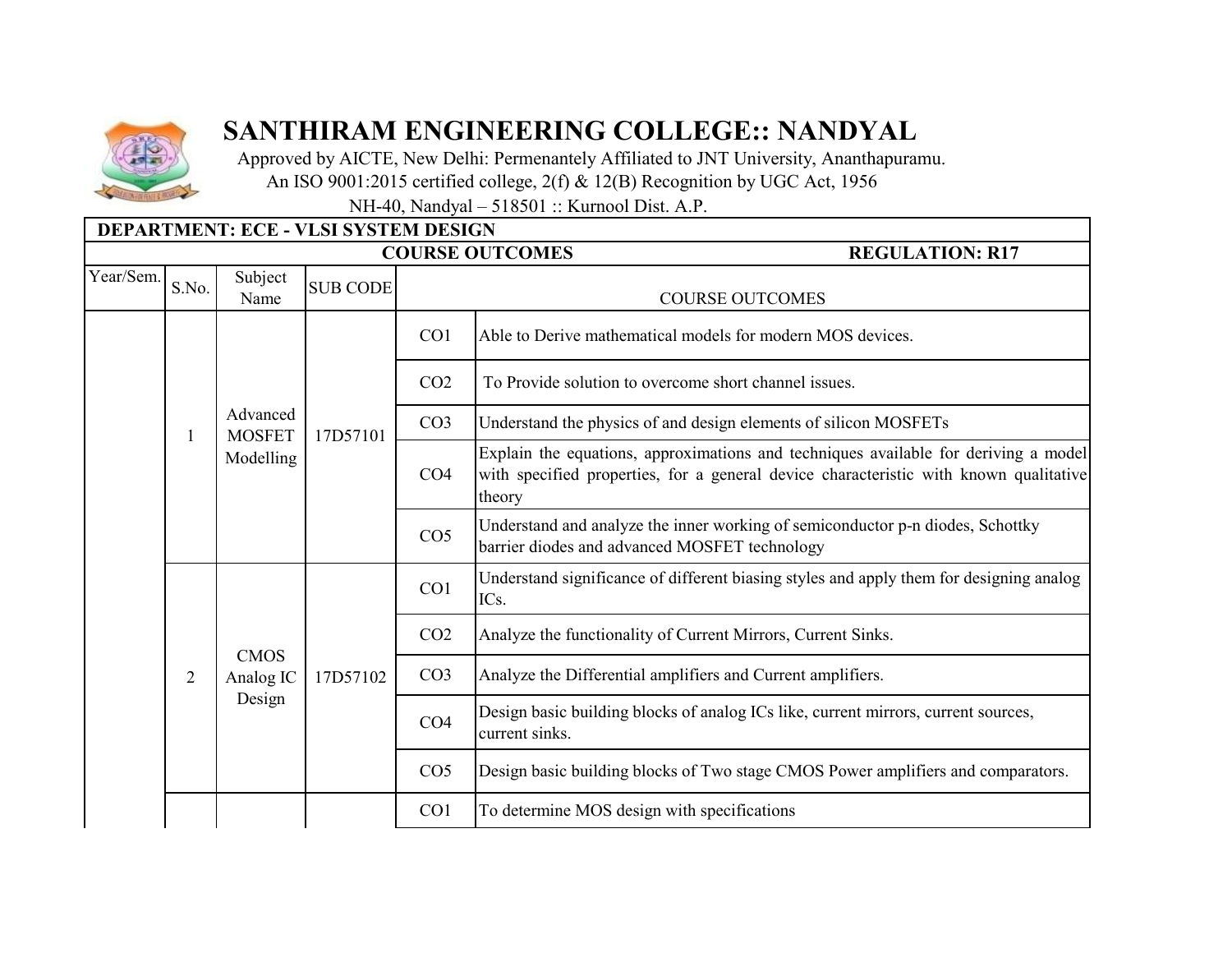|                                | 3              | <b>CMOS</b><br>digital IC                                            | 17D5103  | CO <sub>2</sub> | To design combinational MOS logic circuits by using boolean expressions.                                                                                                                                 |
|--------------------------------|----------------|----------------------------------------------------------------------|----------|-----------------|----------------------------------------------------------------------------------------------------------------------------------------------------------------------------------------------------------|
|                                |                |                                                                      |          | CO <sub>3</sub> | To realize and implement basic combinational and sequential circuits                                                                                                                                     |
|                                |                | design                                                               |          | CO <sub>4</sub> | To design combinational and sequential elements using NMOS $& CMOS$ .                                                                                                                                    |
|                                |                |                                                                      |          | CO <sub>5</sub> | To analyze the dynamic Performance of CMOS circuits.                                                                                                                                                     |
|                                | $\overline{4}$ | <b>CAD FOR</b><br><b>VLSI</b>                                        | 17D5105  | CO <sub>1</sub> | Establish comprehensive understanding of the various phases design cycles of CAD for<br>digital electronic systems, from digital logic simulation to physical design, including<br>test and verification |
|                                |                |                                                                      |          | CO <sub>2</sub> | Establish comprehensive understanding of the various phases of floor planning and pin<br>assignment algorithms                                                                                           |
|                                |                |                                                                      |          | CO <sub>3</sub> | Gain knowledge on the routing algorithms                                                                                                                                                                 |
| <b>IM.TECH</b><br><b>I SEM</b> |                |                                                                      |          | CO <sub>4</sub> | Gain knowledge on the methodologies involved in design, verification and<br>implementation of digital esigns on reconfigurable hardware platform (FPGA)                                                  |
|                                |                |                                                                      |          | CO <sub>5</sub> | Gain knowledge on the methodologies involved in design, verification and<br>implementation of digital designs on<br><b>MCMs</b>                                                                          |
|                                | 5              | CPLD and<br><b>FPGA</b><br>Architectur<br>es and<br>Application<br>S | 17D06202 | CO <sub>1</sub> | Acquire knowledge about various architectures and device technologies of PLD"s                                                                                                                           |
|                                |                |                                                                      |          | CO <sub>2</sub> | Comprehend the FPGA Architectures                                                                                                                                                                        |
|                                |                |                                                                      |          | CO <sub>3</sub> | Analyze System level Design and their application for Combinational and Sequential<br>Circuits                                                                                                           |
|                                |                |                                                                      |          | CO <sub>4</sub> | Get familiar with Anti-Fuse Programmed FPGAs                                                                                                                                                             |
|                                |                |                                                                      |          | CO <sub>5</sub> | Apply knowledge of this subject for various design applications                                                                                                                                          |
|                                |                |                                                                      |          | CO <sub>1</sub> | Able to design and comprehend the structural functionality of various sequential and<br>combinational digital blocks.                                                                                    |
|                                |                |                                                                      |          |                 |                                                                                                                                                                                                          |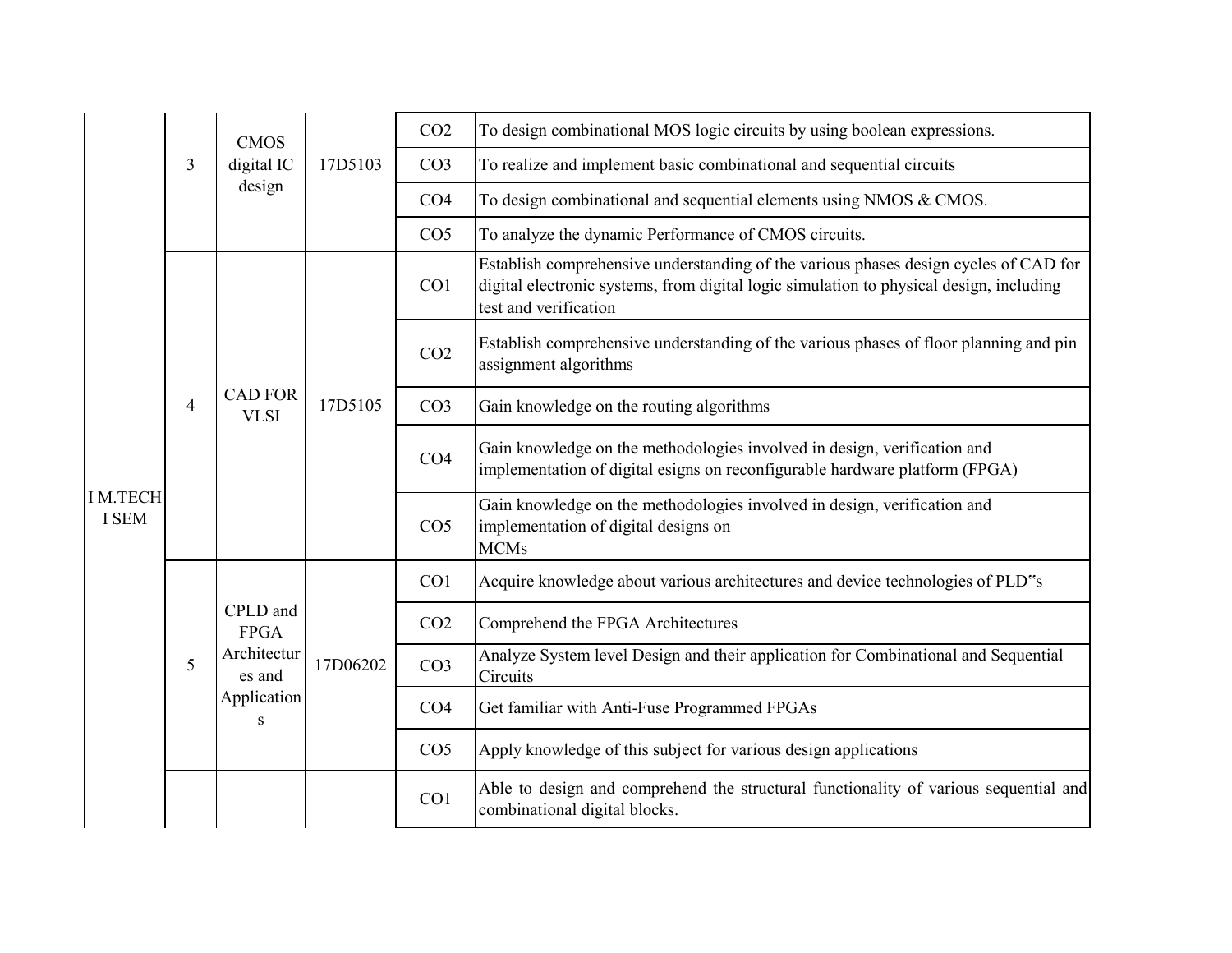| 6 | <b>SDSD</b>                                   | 17D06101 | CO <sub>2</sub><br>CO <sub>3</sub> | Capable of comprehending the notion of design approaches and representing and<br>realizing their designs<br>in ASM charts.<br>Able to build and implement synchronous and Asynchronous ASM charts with their<br>synthesis. |
|---|-----------------------------------------------|----------|------------------------------------|----------------------------------------------------------------------------------------------------------------------------------------------------------------------------------------------------------------------------|
|   |                                               |          | CO <sub>4</sub>                    | Understand the concept of Micro program and issues related to micro programming.                                                                                                                                           |
|   |                                               |          | CO <sub>5</sub>                    | Able to build various applications and carry out their synthesis with test vectors.                                                                                                                                        |
|   | Structural<br>Digital<br>System<br>Design Lab | 17D38107 | CO <sub>1</sub>                    | Different modeling styles available in VHDL and Verilog and difference between them                                                                                                                                        |
| 7 |                                               |          | CO <sub>2</sub>                    | Difference between verilog and VHDL                                                                                                                                                                                        |
|   |                                               |          | CO <sub>3</sub>                    | Representation of different digital modules in different modelling styles available in<br>VHDL and Verilog                                                                                                                 |
|   |                                               | 17D57107 | CO1                                | Understand syntax of various commands available with verilog and fundamental<br>associated with design of digital systems                                                                                                  |
| 8 | <b>VLSI</b><br>System                         |          | CO <sub>2</sub>                    | To design and simulate and implement various digital system like traffic light<br>controller, UART.                                                                                                                        |
|   | Design Lab<br>$-I$                            |          | CO <sub>3</sub>                    | Able develop problem solving skills and adapt them to solve real world problems                                                                                                                                            |
|   |                                               |          | CO <sub>4</sub>                    | Write scripts using perl for building digital blocks                                                                                                                                                                       |
|   |                                               |          | CO1                                | Acquire the knowledge about various CMOS fabrication process and its modelling infer<br>about the second order effects of MOS transistor characteristics.                                                                  |
|   | Low Power                                     |          | CO <sub>2</sub>                    | Analyze and implement various CMOS low voltage and low power static logic circuits.                                                                                                                                        |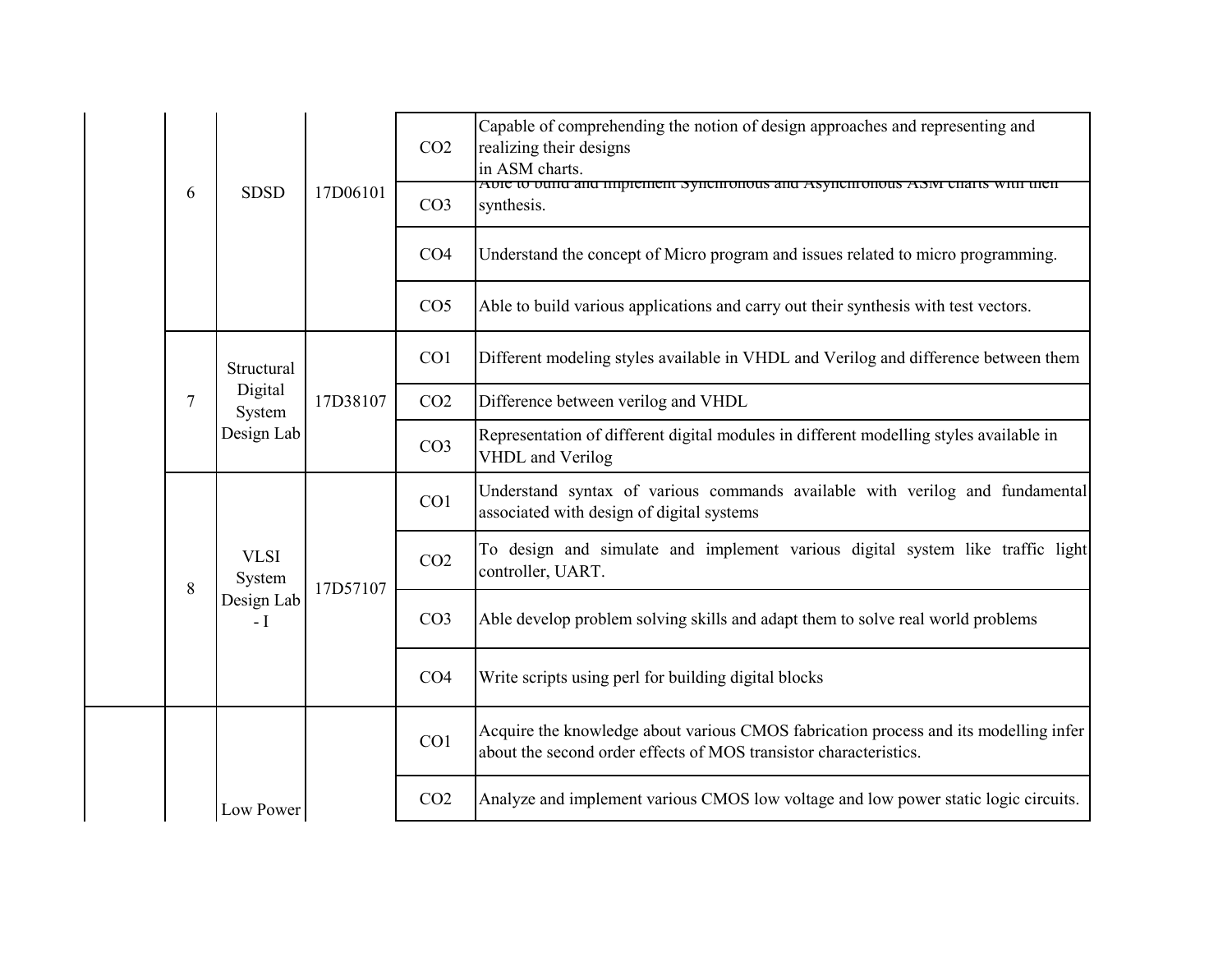|   | <b>VLSI</b><br>Design          | 17D57201 | CO <sub>3</sub> | learn the design of various CMOS low voltage and low power dynamic logic circuits                                                            |
|---|--------------------------------|----------|-----------------|----------------------------------------------------------------------------------------------------------------------------------------------|
|   |                                |          | CO <sub>4</sub> | learn the different types of memory circuits and their design.                                                                               |
|   |                                |          | CO <sub>5</sub> | Design and implementation of various structures for low power applications                                                                   |
|   |                                |          | CO <sub>1</sub> | Demonstrate first order filter with least interference                                                                                       |
|   |                                | 17D57202 | CO <sub>2</sub> | Extend the concept of phase locked loop for designing PLL application with minimum<br>jitter by considering non ideal effects.               |
| 2 | <b>CMOS</b><br>Mixed<br>signal |          | CO <sub>3</sub> | Design different A/D, D/A, modulators, demodulators and different filter for real time<br>applications                                       |
|   | Design                         |          | CO <sub>4</sub> | Apply knowledge of mathematics, science, and engineering to design CMOS analog<br>circuits to achieve performance specifications.            |
|   |                                |          | CO <sub>5</sub> | Identify, formulates, and solves engineering problems in the area of mixed-signal<br>design.                                                 |
|   | Embedded<br>System             |          | CO <sub>1</sub> | Know the Basic Concept of Embedded Systems.                                                                                                  |
|   |                                |          | CO <sub>2</sub> | Interpret the difference between Microcontrollers and Microprocessors.                                                                       |
| 3 |                                | 17D06201 | CO <sub>3</sub> | Apply the Software for Embedded System Design & concepts of Embedded OS                                                                      |
|   | Design                         |          | CO <sub>4</sub> | Explain and apply the concept of Embedded Firmware, RTOS Based Embedded System<br>Design and Task function                                   |
|   |                                |          | CO <sub>5</sub> | Make significant contribution in the research in applications based on embedded system<br>design                                             |
|   |                                |          | CO1             | Understand different types of faults associated with logic circuits and types of testing<br>by employing fault models to the logic circuits. |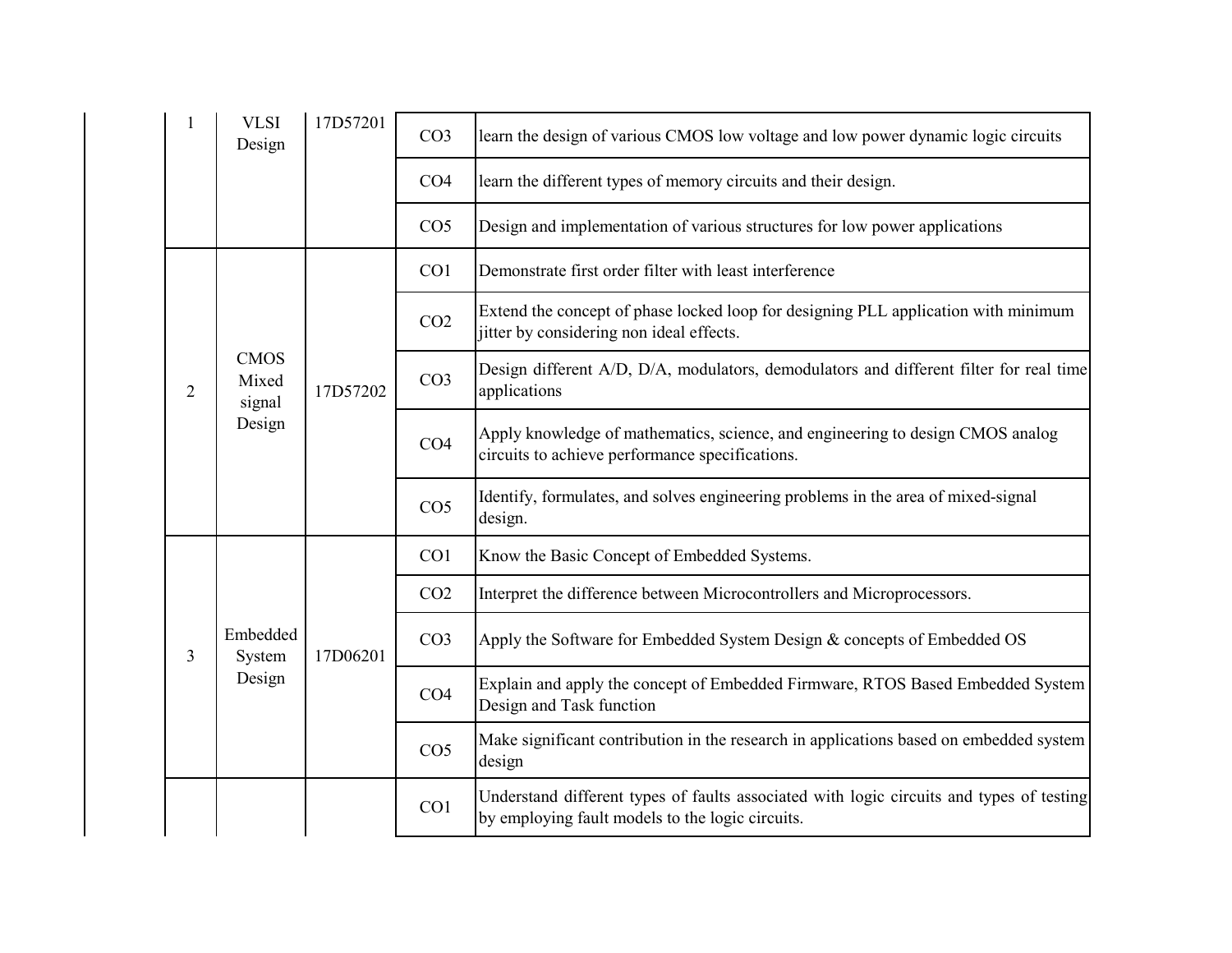| <b>IM.TECH</b> |                |                         |          | CO <sub>2</sub> | Study about different methods of simulation and algorithms associated with testing.                     |
|----------------|----------------|-------------------------|----------|-----------------|---------------------------------------------------------------------------------------------------------|
| <b>II-SEM</b>  | $\overline{4}$ | Test and<br>Testability | 17D06109 | CO <sub>3</sub> | Get complete knowledge about different methods of simulation and algorithms<br>associated with testing. |
|                |                |                         |          | CO <sub>4</sub> | Apply randomization concepts in designing testbench.                                                    |
|                |                |                         |          | CO <sub>5</sub> | Understand use of multi threading and inter process communication in testbench<br>design.               |
|                |                |                         |          | CO <sub>1</sub> | Demonstrate in-depth knowledge in Radio Frequency Integrated Circuits.                                  |
|                | 5              | <b>RFIC</b><br>Design   | 17D57204 | CO <sub>2</sub> | Analyze complex engineering problems critically for conducting research in RF<br>systems.               |
|                |                |                         |          | CO <sub>3</sub> | Solve engineering problems with wide range of solutions in Radio Frequency Integrated<br>circuits.      |
|                |                |                         |          | CO <sub>4</sub> | Apply appropriate techniques to engineering activities in the field of RFIC Design.                     |
|                |                |                         |          | CO <sub>1</sub> | Able to understand the application areas of IOT                                                         |
|                | 6              | Internet of<br>Things   | 17D38202 | CO <sub>2</sub> | Able to realize the revolution of Internet in Mobile Devices, Cloud &Sensor Networks                    |
|                |                |                         |          | CO <sub>3</sub> | Able to understand building blocks of Internet of Things and characteristics.                           |
|                |                |                         |          | CO <sub>4</sub> | Design and program IoT devices                                                                          |
|                |                |                         |          | CO <sub>5</sub> | Design an IoT device to work with a Cloud Computing infrastructure                                      |
|                |                |                         |          | CO <sub>1</sub> | Design and Implement basic circuits that are used in Embedded systems.                                  |
|                |                |                         |          | CO <sub>2</sub> | Develop code using appropriate tools.                                                                   |
|                |                | Embedded<br>System      | 17D38208 | CO <sub>3</sub> | Test the circuit performance with standard benchmark circuits.                                          |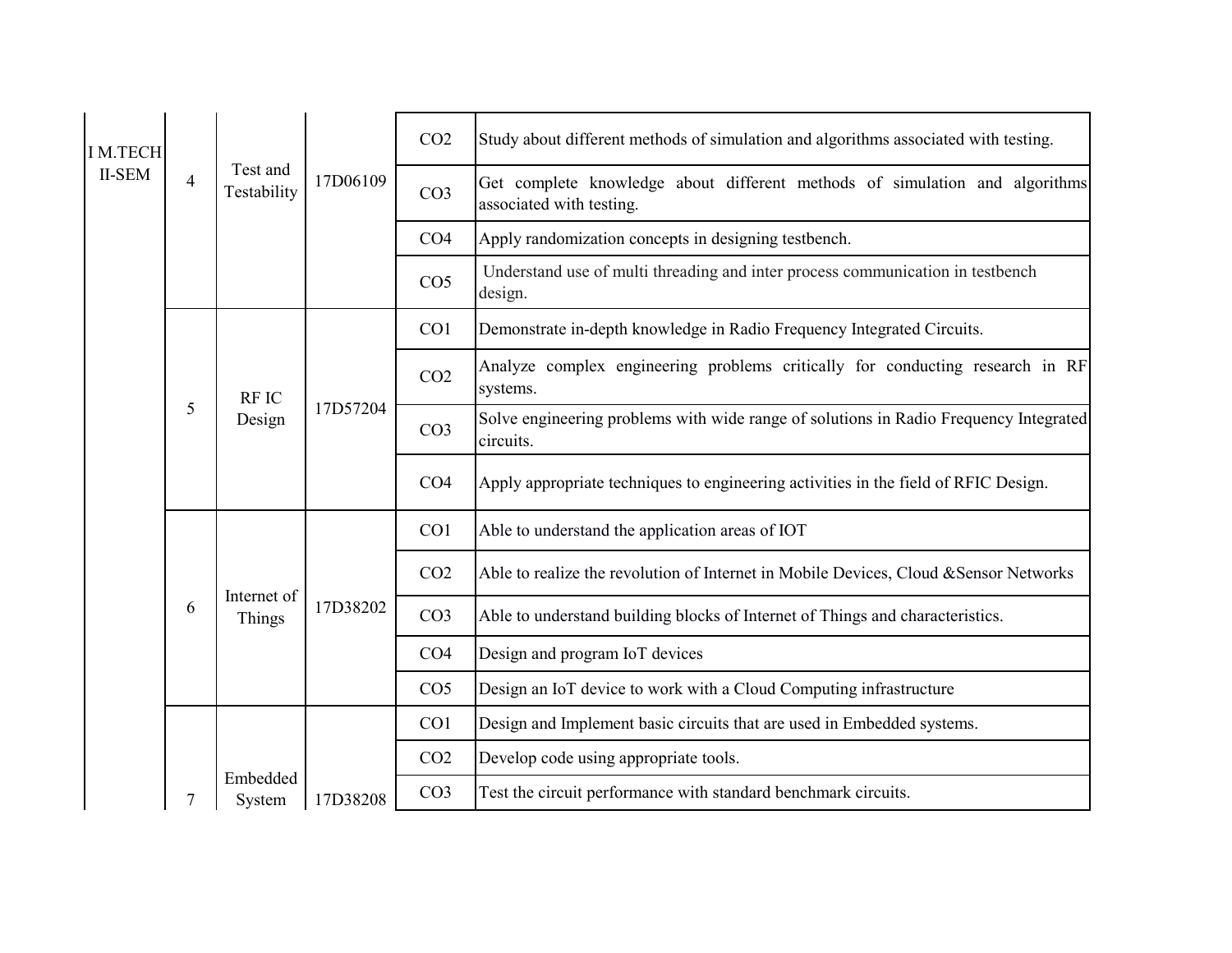|                          |                | Design Lab                                           |          | CO <sub>4</sub> | Simulate appropriate application/distribution problems.                                                                                                              |
|--------------------------|----------------|------------------------------------------------------|----------|-----------------|----------------------------------------------------------------------------------------------------------------------------------------------------------------------|
|                          |                |                                                      |          | CO <sub>5</sub> | Obtain the value of the point estimators using the method of moments and method of<br>maximum likelihood.                                                            |
|                          |                |                                                      |          | CO1             | Design the RTL based digital circuits using HDL.                                                                                                                     |
|                          |                |                                                      | 17D57206 | CO <sub>2</sub> | Develop the hardware-software co-design using FPGA.                                                                                                                  |
|                          | 8              | <b>VLSI</b>                                          |          | CO <sub>3</sub> | Develop the custom IP using RTL design and/or high level synthesis with FPGA                                                                                         |
|                          |                | System                                               |          | CO <sub>4</sub> | Design the digital system with low power and high throughput VLSI techniques                                                                                         |
|                          |                | Design Lab<br>- $\rm II$                             |          | CO <sub>5</sub> | Implement the fault tolerant hardware design and formal hardware verification using<br>HDL & Design the digital circuits using CMOS transistor logic                 |
|                          | 1              |                                                      | 17D20301 | CO <sub>1</sub> | Demonstrate knowledge on research approaches, research process and data collection.                                                                                  |
|                          |                |                                                      |          | CO <sub>2</sub> | Identify and analyze research problem.                                                                                                                               |
|                          |                | <b>RESEARC</b><br>H<br><b>METHOD</b><br><b>OLOGY</b> |          | CO <sub>3</sub> | Solve the research problems using statistical methods.                                                                                                               |
|                          |                |                                                      |          | CO <sub>4</sub> | Carryout literature survey and apply good research methodologies for the development<br>of scientific/technological knowledge in one or more domains of engineering. |
| $\mathbf{I}$<br>M.TECH I |                |                                                      |          | CO <sub>5</sub> | Learn, select and apply modern engineering tools to complex engineering activities $\&$<br>Write effective research reports.                                         |
| <b>SEM</b>               | $\overline{2}$ | Seminar                                              | 17D57303 | CO <sub>1</sub> | Demonstrate capacity to identify an advanced topic for seminar in core and allied areas.                                                                             |
|                          |                |                                                      |          | CO <sub>2</sub> | Extract information pertinent to the topic through literature survey.                                                                                                |
|                          |                |                                                      |          | CO <sub>3</sub> | Comprehend extracted information through analysis and synthesis critically.                                                                                          |
|                          |                |                                                      |          | CO <sub>4</sub> | Plan, organize, prepare and present effective written and oral technical report on the<br>topic.                                                                     |
|                          |                |                                                      |          | CO <sub>5</sub> | Adapt to independent and reflective learning for sustainable professional growth                                                                                     |
|                          |                |                                                      |          | CO1             | Demonstrate capacity to identify an advanced topic for project work in core and allied<br>areas.                                                                     |
|                          |                |                                                      |          | CO <sub>2</sub> | Gather information related to the topic through literature survey.                                                                                                   |
|                          |                |                                                      |          | CO <sub>3</sub> | Comprehend gathered information through critical analysis and synthesis.                                                                                             |